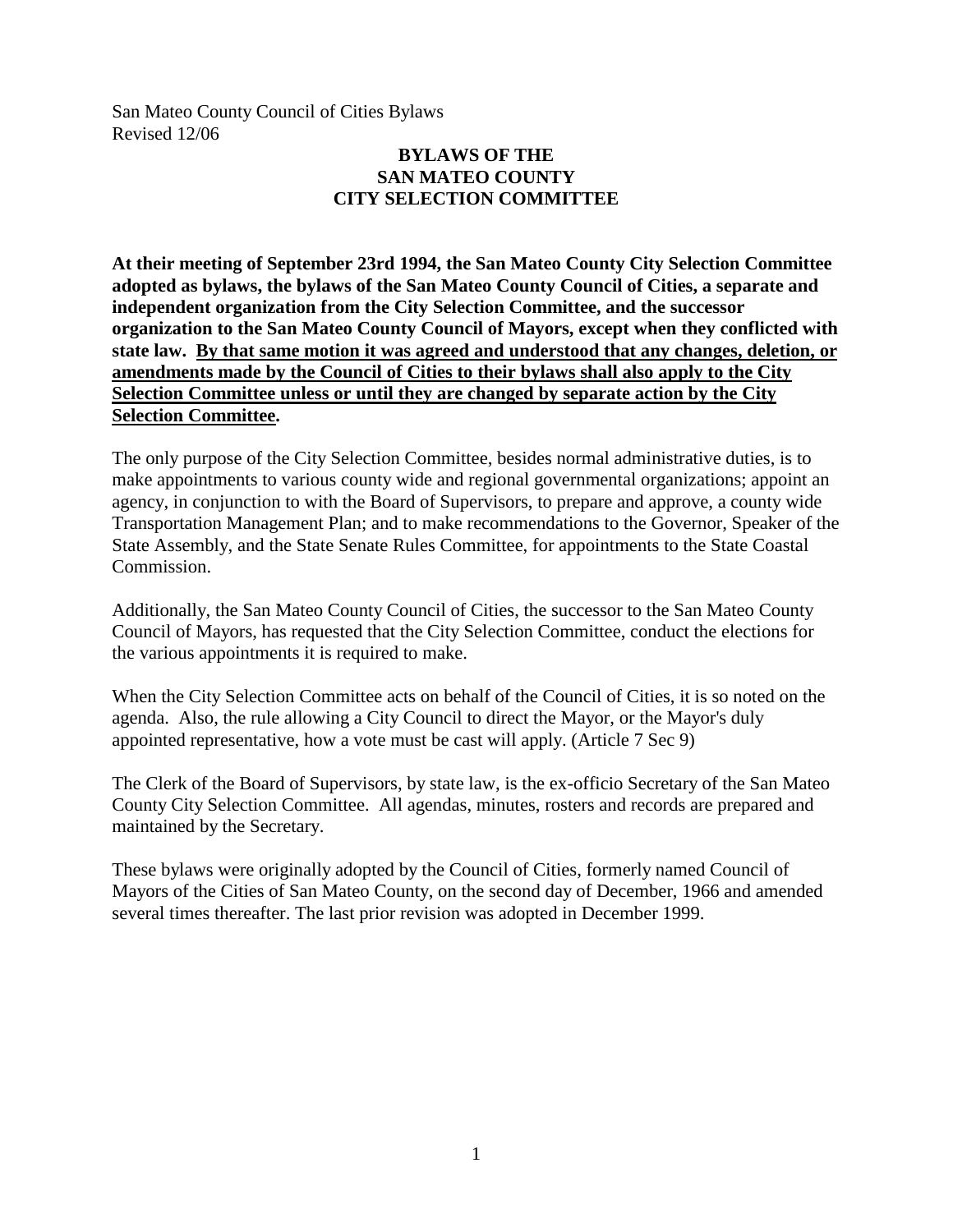San Mateo County Council of Cities Page 1 Bylaws (Adopted December 15, 2006)

# **BYLAWS OF THE SAN MATEO COUNTY COUNCIL OF CITIES**

These bylaws were originally adopted by the Council of Cities, formerly named Council of Mayors of the Cities of San Mateo County, on the second day of December, 1966 and amended several times thereafter. The last prior revision was adopted in December 1999.

 For the purpose of providing for the orderly conduct of the affairs of the existing San Mateo County Council of Cities, there are hereby adopted the following procedural Bylaws.

### ARTICLE I - **Name**

 The name of the organization shall be the "San Mateo County Council of Cities," and may be referred to as the "Council of Cities," successor to the Council of Mayors of the Cities of San Mateo County.

### ARTICLE II - **Purposes**

 Section 1. The Council of Cities shall have as its principal purpose the promotion of a spirit of cooperation among the cities of the San Mateo County and enhancement of the public health, safety and welfare.

Section 2. In addition, the Council of Cities shall have the following purposes:

- (a) To provide a forum for the elected officials for the discussion and dissemination of information of county wide or area wide interest and to make recommendations thereon for the guidance of the officials of the Federal Government, the State Government, the County Government, cities and other agencies;
- (b) To make recommendations for guidance to the various cities in San Mateo County for the purpose of establishing and promoting coordination of efforts where deemed desirable to the inhabitants of the County;
- (c) To make recommendations for appointments, or to make appointments where appropriate, or required by law, to various commission, boards, groups, agencies or entities deemed in the public welfare by the Council of Cities.

 Section 3. The Council of Cities is an informal organization and shall not have the authority to enter into contracts or to create obligations binding on either itself or its membership other than those obligations expressly provided by Federal, State or Local laws and then only when formally approved in accordance with law.

 Section 4. The Council of Cities shall not participate in or endorse any political activity involving any individual candidate for public office or otherwise prohibited by law.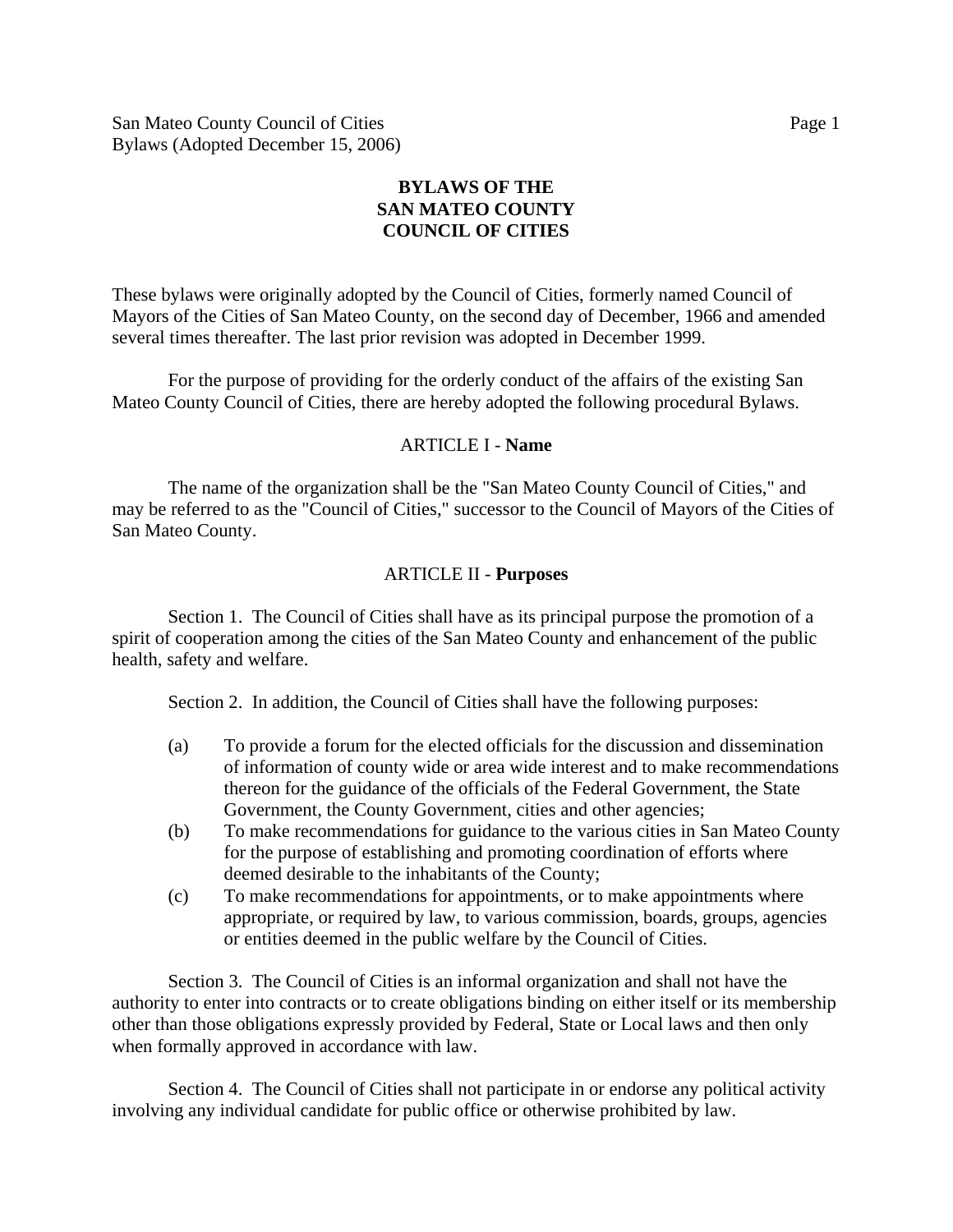San Mateo County Council of Cities **Page 2** Page 2 Bylaws (Adopted December 15, 2006)

The selection of officers within Article IV herein shall not be considered a political activity subject to this section.

#### ARTICLE III - **Membership**

 Section 1. Each city in San Mateo County which subscribes to the purposes of the organization shall be eligible for membership.

- (a) Participating member. Participating members are all of the Mayors and Council members of the Cities of San Mateo County.
- (b) Voting members. The Mayor of each member city in San Mateo County shall be the voting member and shall be entitled to one vote. In the absence of the Mayor, the chairperson of the organization must receive written notification authorizing a council member as the designated alternate to vote on behalf of the city. The designated alternate may be different from the alternate designated for the City Selection Committee proceedings.

Section 2. Any City may terminate its participation at any time by giving written notice to the secretary/treasurer reflecting formal action by the city council.

#### ARTICLE IV - **Officers**

 Section 1. The offices of the organization shall consist of a chairperson, vicechairperson, and secretary/treasurer.

 Section 2. The chairperson, vice-chairperson and secretary/treasurer shall be mayors or councilmembers and shall be elected by the membership at the December meeting to serve for a term of twelve (12) months commencing on January 1st.

 Section 3. Any councilmember or mayor interested in serving as an officer may express his or her interest and qualifications in writing to the Secretary of the City Selection Committee, who will immediately circulate the letter of interest to member cities. The candidate should take into consideration the timing of the various city council meetings.

 Section 4. Nominations for officers of the organization shall be made from the floor at the December meeting. All nominations and seconds shall be made by voting members only.

 Section 5. An election for each office, beginning with that of chairperson, shall be immediately after all nominations for that office have been closed. Voting for contested offices shall be by ballot, collected and counted by the secretary/treasurer in the presence of two noncandidates selected by the chairperson.

 Section 6. The chairperson shall preside at all meetings, may call special meetings and must call special meetings when requested by a majority of the member cities.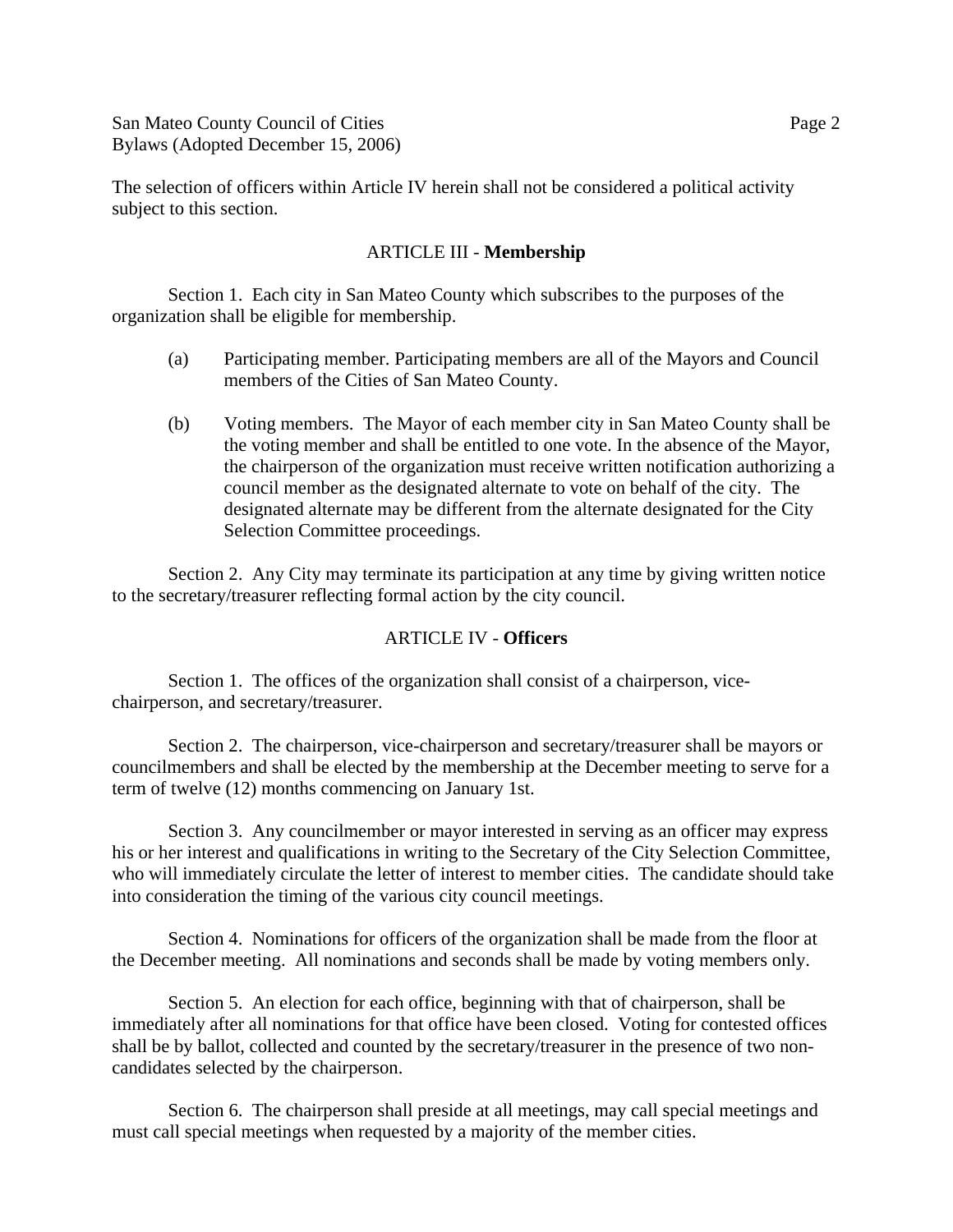San Mateo County Council of Cities **Page 3** Page 3 Bylaws (Adopted December 15, 2006)

 Section 7. The vice-chairperson shall perform the duties of the chairperson in the absence of the chairperson.

Section 8. All officers shall serve without compensation.

 Section 9. The chairperson, vice-chairperson or secretary/treasurer may be removed from office at any time by the affirmative vote of a majority of the member cities.

### ARTICLE V -**Committees**

#### Section 1. **Standing Committees**.

- (a) **Program Committee**. The chair shall appoint a program committee to develop timely and informative programs for the monthly meetings and shall operate as follows:
	- (i) The committee may consist of three or fewer members;
	- (ii) Mayors and council members shall be eligible to serve on the committee.

#### (b). **Special Committees**.

- (i) The organization may from time to time establish one or more special committees. The chairperson of the organization shall make all appointments to each special committee and shall designate the chairperson thereof.
- (ii) Mayors and council members are eligible to serve on special committees.

#### ARTICLE VI - **Meetings**

 Section 1. Regular meetings of the Council of Cities shall be held on the fourth Friday of each month except when necessary to avoid conflict with holiday periods. The Mayor and city council of each member city shall be given at least ten (10) days notice of the time and place of each meeting, together with an agenda of the matters to be considered including any election to be conducted or appointment to be made.

 Section 2. Meeting shall be held throughout the county and shall to the greatest extent practicable include venues in the northern, central and southern parts of the county.

 Section 3. Any meeting may be canceled by the affirmative vote of a majority of the member cities.

#### ARTICLE VII - **Conduct of Business**

 Section 1. A quorum is required for any business of the Council of Cities requiring a vote and shall consist of voting members of a majority of the member cities.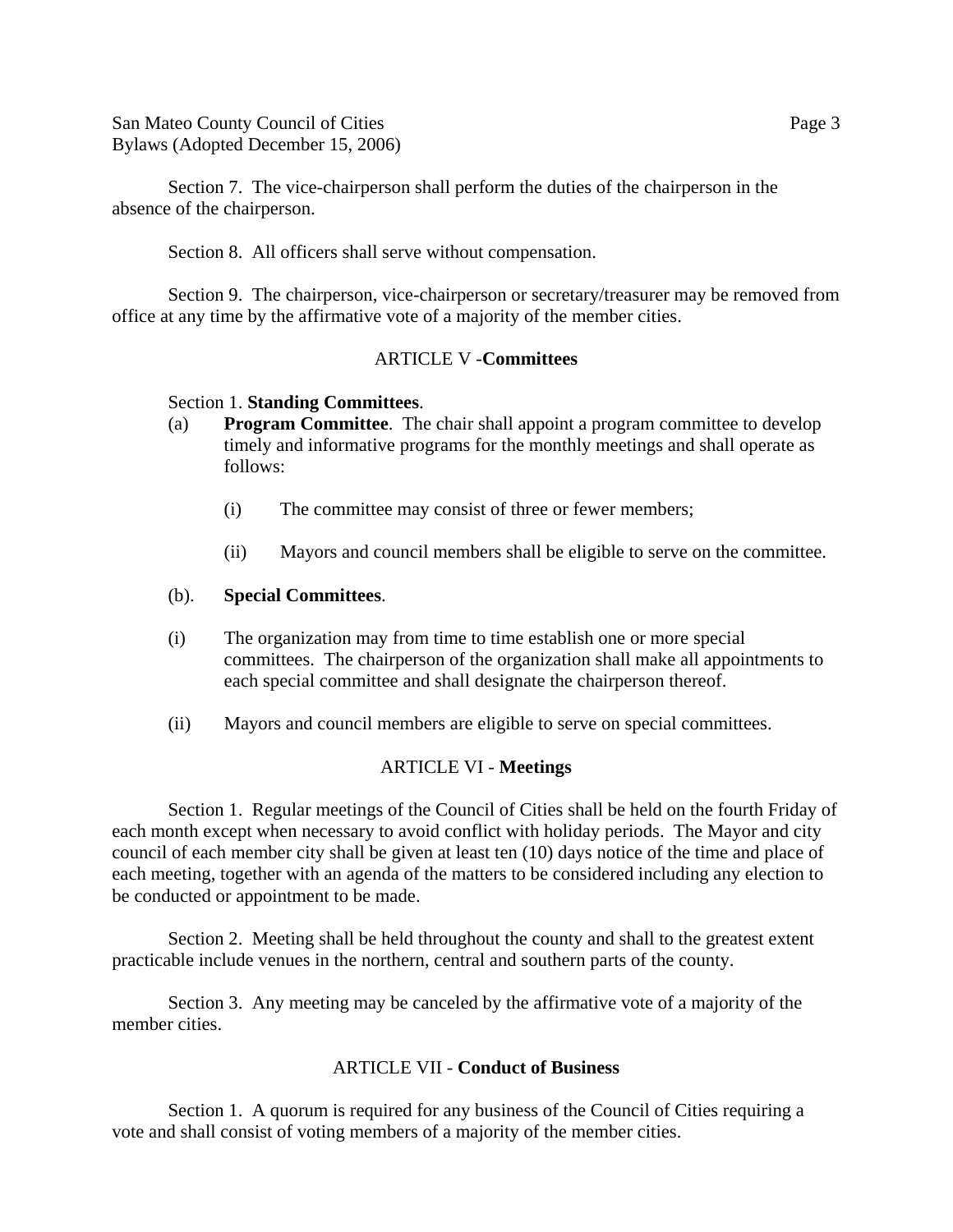San Mateo County Council of Cities Page 4 Bylaws (Proposed Revisions 2006)

 Section 2. Prior to taking any action and except as provided in Article VII, Section 4, sufficient time should be allowed for member cities to agendize and discuss at their respective city council meetings matters which will be coming before the organization.

 Section 3. Members of the San Mateo County Board of Supervisors, other elected officials, city staff members, guests and media representatives are welcome to attend any regular or specially called meeting of the Council of Cities. Appointed representatives of the Council of Cities or City Selection Committee who have reports should request placement on the agenda. A report from a member of the San Mateo County Board of Supervisors shall be placed on the agenda of each meeting and a member shall be recognized at each meeting of the organization. Voting members and other individuals may address the members when recognized by the chairperson.

 Section 4. The Council of Cities shall not act on any item not previously posted on the agenda (i.e., endorse, nominate, appoint, support, or pass any resolution of support, or motion in connection therewith) unless permission to so act has been received by two-thirds (2/3) of the voting members present with a minimum of eleven (11) votes. In the event such approval is not obtained, the matter must be included in the minutes of the meeting and added to the agenda at the next regular meeting.

 Section 5. Voting on issues or appointment of city representative to boards, commission, committees and agencies shall be done in the following manner:

- (a) All contested voting shall be done by written ballot, which shall include the name of each person casting the ballot, the city represented and how that person voted;
- (b) After all votes have been counted, the chair will announce the results of the vote. Those votes shall be included in the minutes of the meeting. The ballots shall remain with the secretary/treasurer and available for review.

 Section 6. Except as provided herein, or by the affirmative vote of the majority of the votes of the member cities, *Roberts Rules of Order, Revised*, shall constitute the parliamentary authority for the Council of Cities.

#### ARTICLE VIII - **Finances**

Section 1. There shall be no regular dues payable by any member city.

 Section 2. No member shall receive compensation or reimbursement from the organization for regular expenses incurred in attending any meeting or other function.

 Section 3. Operating expenses of the organization, may be assessed by a majority of the votes of the member cities and are due and payable within 45 days for the City to be current for the purpose of determining voting membership.